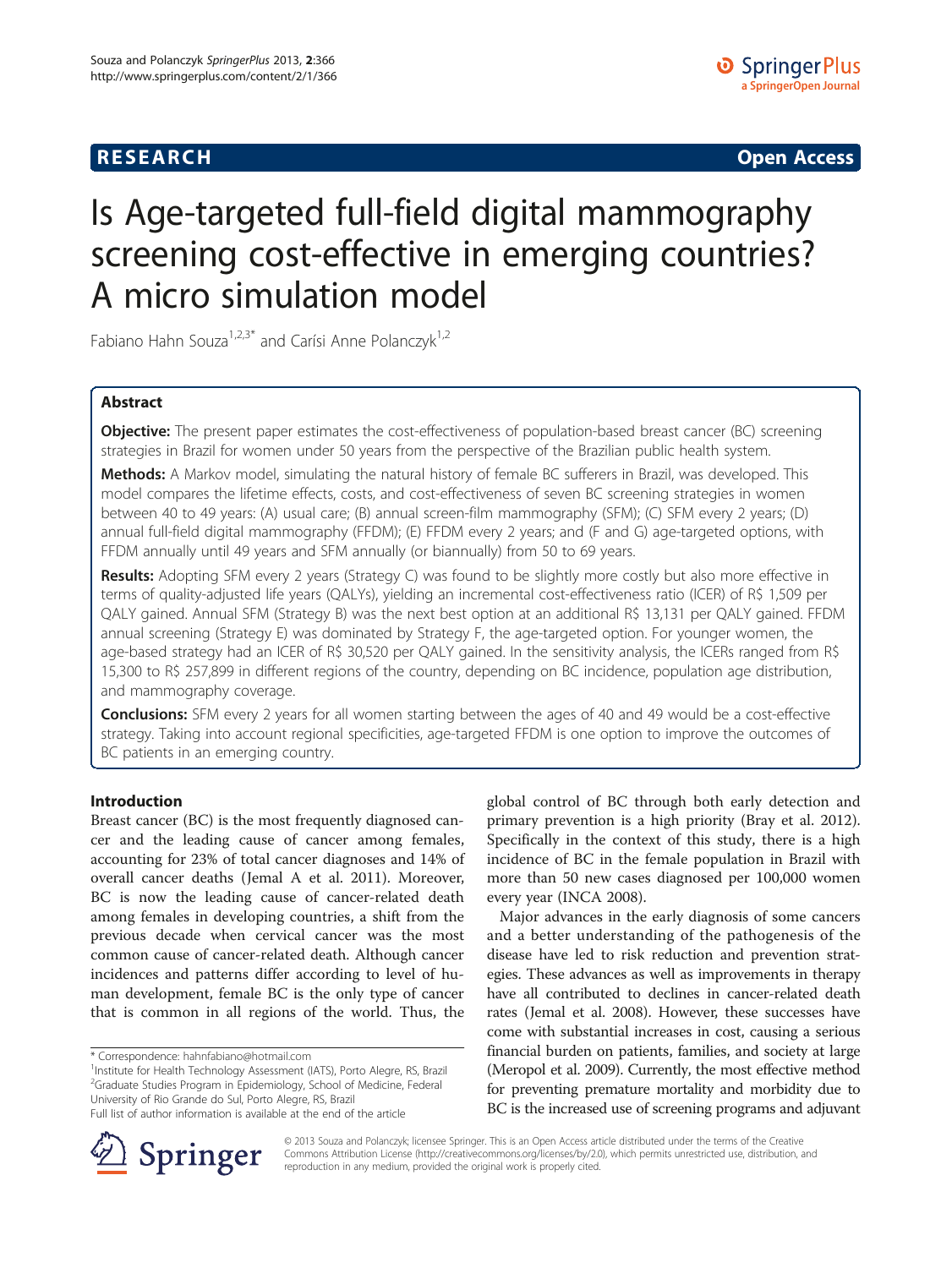therapies (Berry et al. [2005\)](#page-10-0). In particular, effective early detection strategies are preferred to adjuvant therapies because they result in less morbidity.

For the past 30 years, conventional screen-film mammography (SFM) has been the method of choice for the radiological evaluation of the breast (Tabar & Dean [2008](#page-11-0)). The demonstration of the efficacy of mammography in reducing BC mortality by approximately 15% in younger women (<50 years) (Nelson et al. [2009](#page-11-0)) led to recommendations in some countries to introduce routine screening programs for this subgroup (Schopper & de Wolf [2009](#page-11-0)). However, considerable controversy over whether screening is effective for women aged 40–49 years has halted the adoption of a broad screening approach. Further, because SFM has lower sensitivity mainly due to the greater breast density and higher rates of tumor growth in younger women (Buist et al. [2004](#page-10-0)), full-field digital mammography (FFDM) has been shown to be superior to SFM in this subgroup (Souza et al. [2013;](#page-11-0) Pisano et al. [2008](#page-11-0); Skaane et al. [2007\)](#page-11-0).

FFDM is based on a different technology, in which each exposure produces a digital image (Tice & Feldman [2008](#page-11-0)). Although BC age-targeted screening (digital for women <50 years) is reasonably cost-effective in the US (Tosteson et al. [2008\)](#page-11-0), no studies of the cost-effectiveness of FFDM screening in younger women have yet been carried out in middle-income countries. The objective of this study is thus to explore the cost-effectiveness of population-based BC screening using different strategies for women aged 40–49 years in the Brazilian public health system.

## Material and methods

## Mathematical model

The developed mathematical model was constructed using decision analysis software (TreeAgePro2009 Suite, release 1.0.2, Tree Age Software, Inc., Williamstown, MA). Specifically, a Markov model was used to compare populations of young women in Brazil. The structure of the model (Figure [1](#page-2-0)) is similar to other models used for BC screening programs and characterizes the complexity of the natural history of the disease (e.g., invasive stages are defined following the tumor–node–metastasis classification (Edge et al. [2010](#page-10-0); van Oortmarssen et al. [1990](#page-11-0); Szeto & Devlin [1996;](#page-11-0) Rojnik et al. [2008](#page-11-0)).

In the real world, women diagnosed with BC have a relatively high risk of developing a new cancer or a recurrent disease. Women who develop a recurrent disease will create extra cost and utilities for the state in line with the basal risk of recurrence of the higher Markov state.

The micro simulation approach with a cycle length of 1 year with half-cycle correction was chosen for this study. BC incidence, mammography sensitivity, mortality, and relative survival rate were modeled as time-dependent transition probabilities.

We considered the following seven BC screening strategies for women aged 40–49 years: (A) usual care; (B) annual SFM; (C) SFM every 2 years; (D) annual FFDM; (E) FFDM every 2 years; (F) "age-targeted digital" (i.e., annual FFDM for the 40–49 age group and annual SFM for the 50–69 age group); and (G) "age-targeted digital" (annual FFDM for the 40–49 age group and SFM every 2 years for the 50–69 age group). These strategies were based on the findings of previous studies (Schopper & de Wolf [2009;](#page-11-0) US Preventive Services Task Force [2009](#page-11-0)) and they included the current status of the Brazilian public health system (Strategy A "no formal BC screening" as the base case). According to DATASUS, the Brazilian public health system database, the annual utilization of SFM is approximately 17.5% in women above 50 years (Ministério\_Saúde\_Brasil, DATASUS [2011](#page-11-0)).

To determine whether the increased costs of screening strategies are warranted by health gains compared with usual care, we assessed the cost-effectiveness of these seven screening strategies from a public healthcare perspective. The time horizon covered the full lifetimes of the sample population from age 40 onward. Mammography screening stops after 69 years as recommended by the Brazilian National Cancer Institute (INCA) (INCA [2007\)](#page-10-0). The starting age for the micro simulation ranged from 40 to 49 years based on the Brazilian population census (IBGE [2010\)](#page-10-0).

#### Model calibration

Data on age-dependent cancer incidence were obtained from the Population-based Cancer Registry in Brazil (INCA [2010\)](#page-11-0). The clinical-stage distributions for usual care and screening strategies were used from INCA (INCA [2011](#page-11-0)) and from the literature, respectively. Table [1](#page-3-0) presents the main parameters used in the model.

Transitions to Markov states are governed by the rate of incidence, clinical-stage distribution data, and sojourn time. We modeled for an increase in the incidences of in situ carcinomas through the introduction of screening mammography (Kerlikowske [2010](#page-11-0)). Ten years after the introduction of these screening programs, ductal carcinoma in situ (DCIS) incidence rates were assumed to have stabilized.

Moreover, evidence of better prognostic screening compared with the pre-screening era for in situ cancer cases was incorporated into our model (Ernster et al. [2000](#page-10-0)), while over diagnosis was adjusted for confounding and lead time bias according to the findings of Smith and Duffy (Smith & Duffy [2011](#page-11-0)). The risks and benefits of screening schedules were also adapted from Mandelblatt et al. (Mandelblatt et al. [2009](#page-11-0)). BC prognosis subgroups were then determined for advanced disease status: Luminal A, Luminal B, HER2-enriched, and triple negative (Kennecke et al. [2010\)](#page-11-0). Screened BC has been shown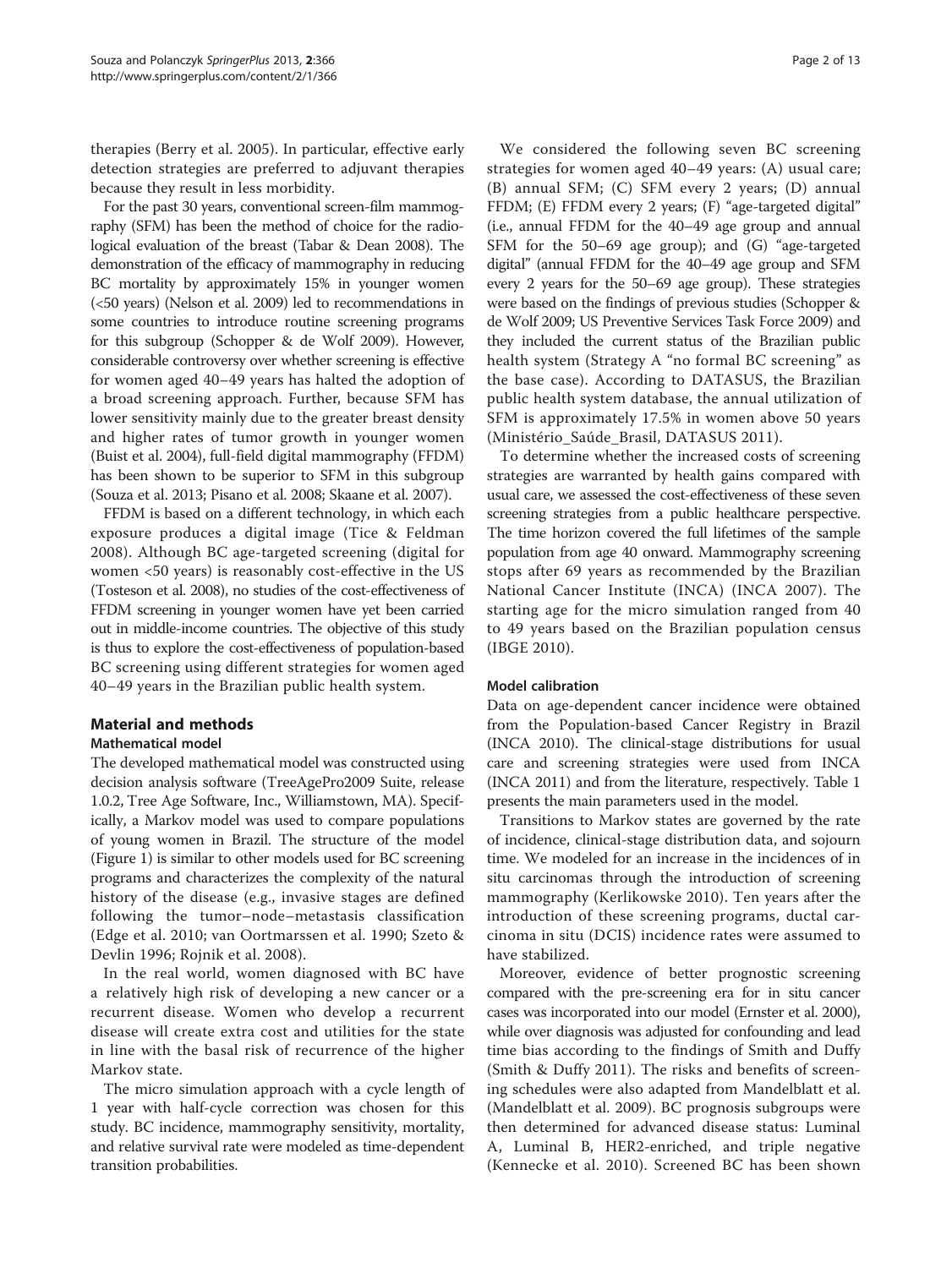<span id="page-2-0"></span>

to have independently lower mortality rates compared with non-screened BC (Mook et al. [2011](#page-11-0)). Finally, we also adjusted BC recurrence risk based on BC subgroup, exposure to adjuvant/palliative chemotherapy, adjuvant/palliative trastuzumab, and adjuvant/palliative endocrine therapy based on previous findings (Perez et al. [2011](#page-11-0); Hortobagyi [1998;](#page-10-0) Mauri et al. [2006](#page-11-0); Mouridsen et al. [2003;](#page-11-0) Mouridsen et al. [2001](#page-11-0); Slamon et al. [2001\)](#page-11-0).

Patterns of stage-specific treatments were adapted from DATASUS and from the literature. For DCIS, two treatments were possible: surgery with or without radiotherapy (Wapnir et al. [2011](#page-12-0); Baxter et al. [2004;](#page-10-0) Meijnen et al. [2008\)](#page-11-0). For invasive BC, five treatments were possible: surgery, anti-HER2 adjuvant biologic therapy, radiotherapy, chemotherapy, and endocrine therapy. The last three treatments could be used in an adjuvant as well as in a palliative setting, while anti-HER2 therapy was only allowed in adjuvant stage 2 and 3 settings for HER2-positive patients for 1 year (Perez et al. [2011](#page-11-0)). Further, the sensitivity of the mammography in the base case was adapted from Breast Cancer Surveillance Consortium (BCSC) data (Kerlikowske et al. [2011](#page-11-0)). The BCSC database was chosen because it is the largest source of effectiveness data from population screening using both film and digital technology.

The deployment of an FFDM screening program may cause higher recall rates compared with an SFM-based program (Bluekens et al. [2010](#page-10-0)). For the first round of screening in the present study (prevalence screening), recall rates were 4.29% and 3.41% for FFDM and SFM, respectively. For the second round (incidence screening), recall rates were 1.69% and 1.01% (Bluekens et al. [2010](#page-10-0)). We assumed that all recalled women would undergo another mammography and/or ultrasound. Approximately 5% and 3% of the recalled women underwent fine needle aspiration and surgical biopsy, respectively (Moss et al. [2006](#page-11-0)).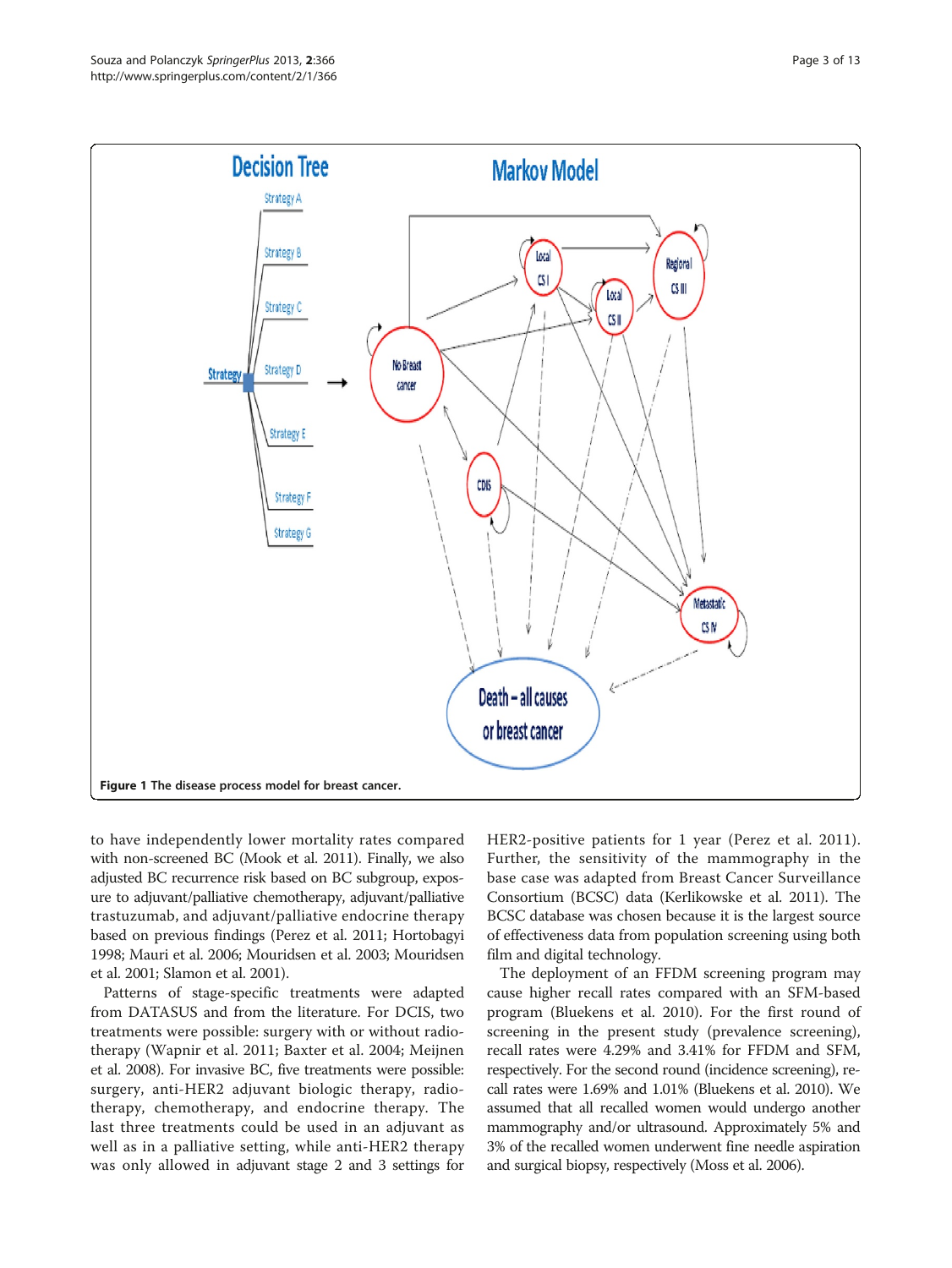<span id="page-3-0"></span>

|  |  | Table 1 Main parameters used in the base case and sensitivity analyses |  |  |  |  |  |  |
|--|--|------------------------------------------------------------------------|--|--|--|--|--|--|
|--|--|------------------------------------------------------------------------|--|--|--|--|--|--|

| <b>Variables</b>                                    | Screening test performance      |                           |                | <b>Distribution/comments</b>             | Reference                                  |  |
|-----------------------------------------------------|---------------------------------|---------------------------|----------------|------------------------------------------|--------------------------------------------|--|
|                                                     | Mean                            | Minimum                   | <b>Maximum</b> |                                          |                                            |  |
| Mammography coverage                                | 18%                             | 10%<br>30%                |                | Uniform                                  | (Ministério_Saúde_Brasil, DATASUS 2011)    |  |
| Mammography coverage "                              | 70%                             | 55%                       | 85%            | Uniform                                  | (Lilliu et al. 2002)                       |  |
| Sensitivity of SFM (40-49 years)                    | 76%                             | 60%                       | 85%            | Effectiveness data from large population | (Kerlikowske et al. 2011)                  |  |
| Sensitivity of FFDM (40-49 years)                   | 82%                             | 65%                       | 90%            | Effectiveness data from large population | (Kerlikowske et al. 2011)                  |  |
| Sensitivity of SFM (50-59 years)                    | 85%                             | 65%                       | 90%            | Effectiveness data from large population | (Kerlikowske et al. 2011)                  |  |
| Sensitivity of FFDM (50-59 years)                   | 80%                             | 65%                       | 90%            | Effectiveness data from large population | (Kerlikowske et al. 2011)                  |  |
| Sensitivity of SFM (60-69 years)                    | 83%                             | 65%                       | 90%            | Effectiveness data from large population | (Kerlikowske et al. 2011)                  |  |
| Sensitivity of FFDM (60-69 years)                   | 90%                             | 65%                       | 95%            | Effectiveness data from large population | (Kerlikowske et al. 2011)                  |  |
| Treatment complication (yearly) - Chemotherapy      | 16%                             | 10%                       | 20%            | Resource utilization database            | (Hassett et al. 2006)                      |  |
| Treatment complication (yearly) - Endocrine therapy | 5%                              | 1%                        | 10%            | Resource utilization database            | (Hassett et al. 2006)                      |  |
| Overdiagnosis                                       | 5%                              | $\mathbf{0}$              | 30%            | Systematic review estimate               | (Smith & Duffy 2011)                       |  |
|                                                     |                                 | Cancer stage distribution |                |                                          |                                            |  |
|                                                     | Mean                            | $CI^*$ 95%                |                |                                          |                                            |  |
| DCIS (clinical diagnostic)                          | 6.1%                            | 4.9-7.3%                  |                | Beta ( $\alpha = 97; \beta = 1494$ )     | (INCA 2009b; Martins et al. 2009)          |  |
| State 1 (clinical diagnostic)                       | 14%                             | $13.1 - 16.6%$            |                | Beta ( $\alpha$ = 232; $\beta$ = 1329)   | (INCA 2009b; Martins et al. 2009)          |  |
| State 2 (clinical diagnostic)                       | 38.6%                           | 36.5-40.5%                |                | Beta ( $\alpha$ = 915; $\beta$ = 1455)   | (INCA 2009b; Martins et al. 2009)          |  |
| State 3 (clinical diagnostic)                       | 34.7%                           | 32.4-37.1%                |                | Beta ( $\alpha$ = 546; $\beta$ = 1028)   | (INCA 2009b; Martins et al. 2009)          |  |
| State 4 (clinical diagnostic)                       | 10.8%                           | <b>NA</b>                 |                | Complementary                            | (INCA 2009b; Martins et al. 2009)          |  |
| CDIS (screening diagnostic)                         | 6.1%                            | <b>NA</b>                 |                | Dynamic range                            | (Kerlikowske et al. 2011)                  |  |
| State 1 (screening diagnostic)                      | $58\%$                          | <b>NA</b>                 |                | Effectiveness data from large population | (Kerlikowske et al. 2011)                  |  |
| State 2 (screening diagnostic)                      | 32.4% <sup>=</sup>              | <b>NA</b>                 |                | Effectiveness data from large population | (Kerlikowske et al. 2011)                  |  |
| State 3 (screening diagnostic)                      | $8.3\%$                         | <b>NA</b>                 |                | Effectiveness data from large population | (Kerlikowske et al. 2011)                  |  |
| State 4 (screening diagnostic)                      | $1.3\%^{\bar{2}}$               | <b>NA</b>                 |                | Effectiveness data from large population | (Kerlikowske et al. 2011)                  |  |
|                                                     | <b>Transition probabilities</b> |                           |                |                                          |                                            |  |
| <b>BC Recurrence</b>                                | Mean                            | Range                     | Local          | Regional/systemic                        |                                            |  |
| CDIS                                                | 0.008/y                         | $0.002 - 0.014/y$         | 50-98%         | $2 - 50%$                                | (Baxter et al. 2004; Meijnen et al. 2008)  |  |
| Stage 1                                             | 0.030/v                         | <b>NA</b>                 | 16-47%         | 53-84%                                   | (Hirsch et al. 2011a; Hirsch et al. 2011b) |  |
| Stage 2                                             | 0.087/y                         | <b>NA</b>                 | 19-56%         | 44-81%                                   | (Wapnir et al. 2006)                       |  |
| Stage 3                                             | 0.283/y                         | $0,11-0,28/y$<br>19-56%   |                | 19-56%                                   | (Wapnir et al. 2006)                       |  |
| <b>BC</b> Death                                     | Mean                            | Range                     |                |                                          |                                            |  |
| CDIS                                                | 0.002/y                         | $0.002 - 0.003/y$         |                |                                          | (Ernster et al. 2000)                      |  |
| Stage 1                                             | 0.009/v                         | <b>NA</b>                 |                |                                          | (de Oliveira et al. 2009)                  |  |
| Stage 2                                             | 0.031/y                         | <b>NA</b>                 |                |                                          | (de Oliveira et al. 2009)                  |  |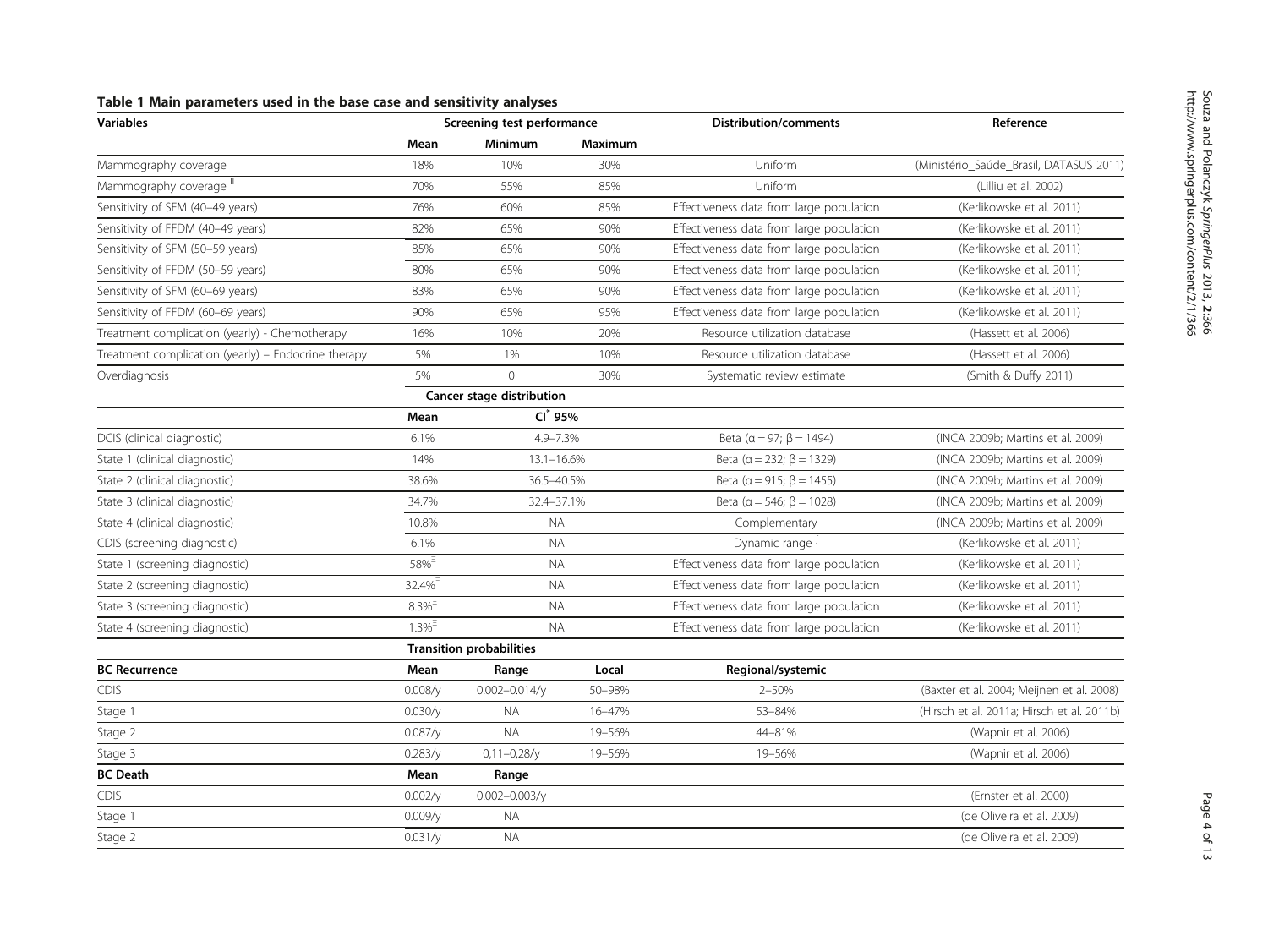## Table 1 Main parameters used in the base case and sensitivity analyses (Continued)

| Stage 3                                                       | $0.090/\text{V}$     | <b>NA</b>                     |                           |                                                   | (de Oliveira et al. 2009)               |  |
|---------------------------------------------------------------|----------------------|-------------------------------|---------------------------|---------------------------------------------------|-----------------------------------------|--|
| Stage 4                                                       | 0.270/v              | $0.20 - 0.34$                 |                           |                                                   | (de Oliveira et al. 2009)               |  |
|                                                               | <b>Relative risk</b> |                               |                           | Distribution/comments                             |                                         |  |
|                                                               |                      | Mean                          |                           |                                                   |                                         |  |
| Adjuvant Taxane chemotherapy <sup>§</sup>                     |                      | 0.86                          |                           | Log-Normal ( $\mu = -0.15; \sigma = 0.07$ )       | (Peto et al. 2012)                      |  |
| Adjuvant Aromatase inhibitor <sup>§1</sup>                    |                      | 0.82                          |                           | Log-Normal ( $\mu = -0.20; \sigma = 0.12$ )       | (Dowsett et al. 2010)                   |  |
| Adjuvant Trastuzumab therapy <sup>§‡</sup>                    |                      | 0.61                          |                           | Log-Normal ( $\mu = -0.49$ ; $\sigma = 0.06$ )    | (Perez et al. 2011)                     |  |
| Screening vs. non-screening cancer cases®                     |                      | 0,62                          |                           | Log-Normal ( $\mu$ = -0.48; $\sigma$ =0.12)       | (Mook et al. 2011)                      |  |
| Advanced disease - Luminal A vs. Luminal B <sup>¥</sup>       |                      | 1.42                          |                           | Log-Normal ( $\mu$ = 0.34; $\sigma$ =0.12)        | (Kennecke et al. 2010)                  |  |
| Advanced disease - Luminal A vs. HER2 + $*$                   |                      | 1.90                          |                           | Log-Normal (µ=0.64;o=0.11)                        | (Kennecke et al. 2010)                  |  |
| Advanced disease - Luminal A vs. Triple negative <sup>¥</sup> | 1.62                 |                               |                           | Log-Normal ( $\mu$ = 0.48; $\sigma$ =0.11)        | (Kennecke et al. 2010)                  |  |
|                                                               | Relative odds ratio  |                               |                           | <b>Distribution/comments</b>                      |                                         |  |
|                                                               |                      | Mean                          |                           |                                                   |                                         |  |
| Diagnostic cancer downstage (FFDM under 50 years)             | 0.54                 |                               |                           | Log-Normal ( $\mu$ = $-$ 0.654; $\sigma$ = 0.307) | (Souza et al. 2013)                     |  |
|                                                               | Mean                 | <b>Minimum</b>                | Maximum                   |                                                   |                                         |  |
| Discount rate                                                 | 5%                   | 0%                            | 10%                       | Brazilian Health Economic Guidelines              | (Ministério_Saúde_Brasil 2009)          |  |
|                                                               |                      | <b>Costs (Brazilian Real)</b> |                           |                                                   |                                         |  |
|                                                               | Mean                 | Minimum                       | <b>Maximum</b>            |                                                   |                                         |  |
| Medical visit                                                 | 10                   | 5                             | 25                        | <b>DATASUS</b>                                    | (Ministério_Saúde_Brasil, DATASUS 2011) |  |
| <b>FFDM</b>                                                   | 68                   | 45                            | 90                        | Estimated <sup>V</sup>                            | (Souza 2012)                            |  |
| SFM                                                           | 45                   | 30                            | 60                        | <b>DATASUS</b>                                    | (Ministério_Saúde_Brasil, DATASUS 2011) |  |
| Biopsy                                                        | 429                  | 150                           | 700                       | Gamma ( $\alpha$ = 14.93; $\lambda$ = 0.03)       | (Souza 2012)                            |  |
| Recall SFM                                                    | 152                  | 50                            | 250                       | Aggregate costs                                   | (Souza 2012)                            |  |
| Recall FFDM                                                   | 197                  | 100                           | 300                       | Aggregate costs                                   | (Souza 2012)                            |  |
| Staging early BC <sup>Ψ</sup>                                 | 509                  | 250                           | 750                       | Gamma ( $\alpha$ = 3.09 $\lambda$ =0.01)          | (Souza 2012)                            |  |
| Staging locally and advanced cancer $^{\Delta}$               | 592                  | 200                           | 800                       | Gamma ( $α = 2.52λ = 0.04$ )                      | (Souza 2012)                            |  |
| Invasive cancer stage 1 (first year)                          | 6,502                | 2,500                         | 11,500                    | Aggregate costs                                   | (Souza 2012)                            |  |
| Invasive cancer stage 2 (first year)                          | 15,610               | 6,500                         | 24,500                    | Aggregate costs                                   | (Souza 2012)                            |  |
| Invasive cancer stage 3 (first year)                          | 18,638               | 9,500                         | 27,500                    | Aggregate costs                                   | (Souza 2012)                            |  |
| Invasive cancer stage 4 (first year)                          | 12,452               | 6,500                         | 20,500<br>Aggregate costs |                                                   | (Souza 2012)                            |  |
| Invasive cancer stage $1$ ( $\geq$ 2 year)                    | 602                  | 200                           | 1,000<br>Aggregate costs  |                                                   | (Souza 2012)                            |  |
| Invasive cancer stage $2$ ( $\geq$ 2 year)                    | 677                  | 200                           | 1,200                     | Aggregate costs                                   | (Souza 2012)                            |  |
| Invasive cancer stage $3$ ( $\geq$ 2 year)                    | 742                  | 200                           | 1,600<br>Aggregate costs  |                                                   | (Souza 2012)                            |  |
| Invasive cancer stage $4$ ( $\geq$ 2 year)                    | 12,439               | 4000                          | 20,000                    | Aggregate costs                                   | (Souza 2012)                            |  |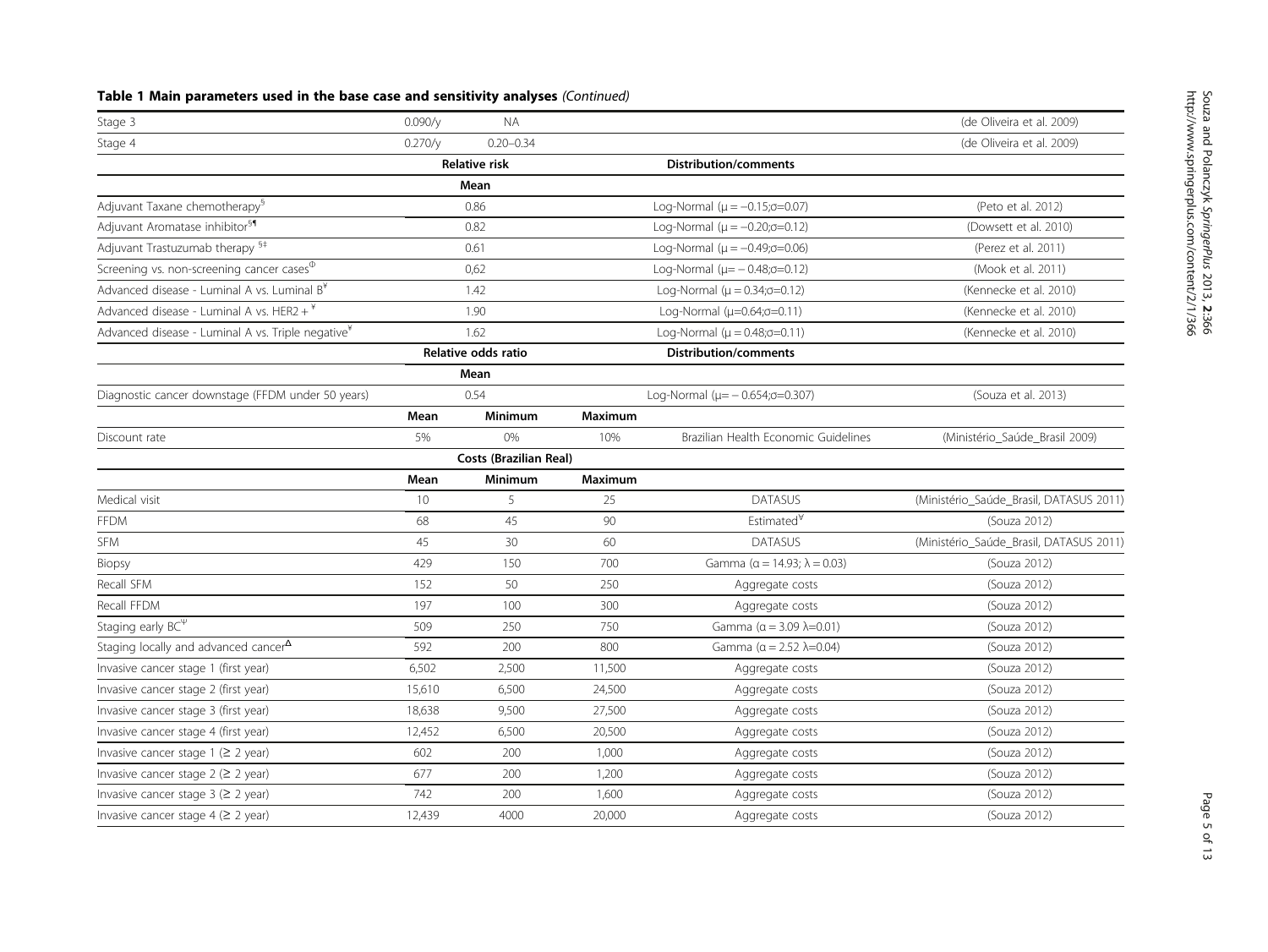#### Table 1 Main parameters used in the base case and sensitivity analyses (Continued)

|                                               |       | <b>Utilities</b>    |                                         |                         |
|-----------------------------------------------|-------|---------------------|-----------------------------------------|-------------------------|
|                                               | Mean  | CI <sup>*</sup> 95% |                                         |                         |
| Healthy woman                                 | 0.800 | <b>NA</b>           | South of Brazil population <sup>+</sup> | (Cruz 2010)             |
| Healthy woman - false positive mammography    | 0.795 | <b>NA</b>           | <b>Fstimated</b> <sup>:</sup>           | (Cruz 2010)             |
| Non metastatic $BC^X$ – follow-up             | 0.772 | $0.63 - 0.90$       | Normal distribution                     | (Souza 2012; Cruz 2010) |
| Early $BC^X$ – Adjuvant Endocrine Therapy     | 0.762 | $0.62 - 0.91$       | Normal distribution                     | (Souza 2012; Cruz 2010) |
| Early $BC^X$ – Adjuvant Chemotherapy          | 0.739 | $0.61 - 0.87$       | Normal distribution                     | (Cruz 2012; Cruz 2010)  |
| Clinical Stage 3 - Adjuvant Endocrine Therapy | 0.760 | $0.59 - 0.95$       | Normal distribution                     | (Souza 2012; Cruz 2010) |
| Clinical Stage 3 - Adjuvant Chemotherapy      | 0.700 | $0.63 - 0.78$       | Normal distribution                     | (Souza 2012; Cruz 2010) |
| Clinical Stage 4 - Advanced disease           | 0.680 | $0.57 - 0.80$       | Normal distribution                     | (Souza 2012; Cruz 2010) |

<u><sup>II</sup></u> Screening strategies; NA: not applicable; <sup>∫</sup> time and screening coverage-dependent (increase in the DCIS rate with the introduction of the screening program); <sup>Ξ</sup> relative to invasive cancer (excluding DCIS); <sup>§</sup> risk of BC death in clinical stage 2 and 3 patients; <sup>1</sup> hormone-positive patients; <sup>†</sup> HER2-positive patients; <sup>Φ</sup> Relative risk of BC death; <sup>¥</sup> Relative risk of BC death in advanced disease (stage 4) according to progn subtype; <sup>∀</sup> Plausible estimate 50% above SFM reimbursement value; <sup>Ψ</sup> clinical stages 1 and 2; <sup>Δ</sup> clinical stages 3 and 4; \* confidence interval; <sup>⊥</sup> Porto Alegre city; ∴Considering the mean of non-metastatic BC utility  $(0.77)$  and a false positive as a 2-month period of disutility  $(0.80 - 0.77 = [(0.03)*(0.16 year) = 0.005]$   $\rightarrow$  0.80-0.005=0.795; <sup>x</sup> in situ, stage 1, stage 2, and stage 3 patients.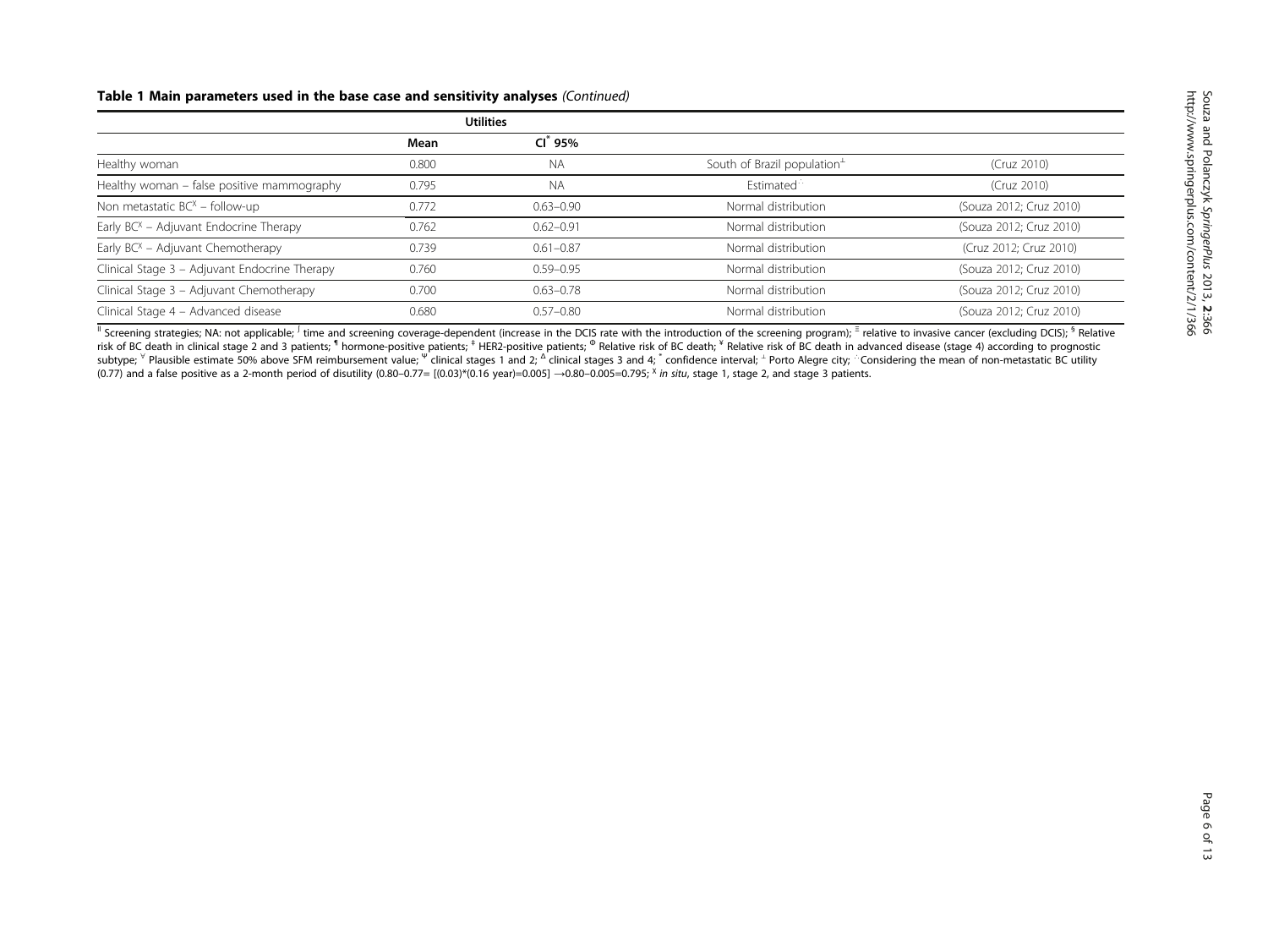All death rates were adapted from the Brazilian Institute of Geography and Statistics Census (2010) and BC deaths were calibrated based on the Mortality Information System of Brazil (DATASUS [2000\)](#page-10-0).

We tested whether the model was calibrated according to the life expectancy of Brazilian women (IBGE [2010](#page-10-0)). The model does not include input parameters for life expectancy, which is estimated indirectly as a function of the parameters for relapse rates, progression, and overall and BC deaths. Thus, the life expectancy of Brazilian women was defined as an appropriate parameter to validate the model in Brazil. Figure 2 presents the life expectancy predicted in the model at a 95% confidence interval.

#### Screening and participation rates

There is no formal screening activity in Brazil (despite some isolated initiatives at a regional level). Therefore, opportunistic screening is considered to be usual care in the Brazilian public health system. DATASUS shows that approximately 18% of women above 50 have undergone SFM (Ministério\_Saúde\_Brasil, DATASUS [2011\)](#page-11-0). A Brazilian prospective cohort achieved a similar opportunistic screening rate of approximately 24% (Marchi & Gurgel [2010\)](#page-11-0). Finally, annual participation rates ranged from 18% to 70%.

#### Costs and health outcomes

Table [1](#page-3-0) presents the costs and utilities applied in the model. Total costs consist of the costs of primary care consultancy, mammography screening, additional work-up exams (when required), cancer diagnostic procedures (images, biopsy, pathology), cancer staging (images), cancer treatment (surgery, radiotherapy, chemotherapy, anti-HER2, and endocrine therapy), and cancer follow-up. Costs were obtained from Ministério\_Saúde\_Brasil, DATASUS

([2011](#page-11-0)) and the BC database of resource utilization in the public healthcare system in Brazil (Souza [2012\)](#page-11-0). All costs are expressed in 2010 Brazilian Real (US\$  $1 = R$ 1.67$ ). Quality-adjusted life years (QALYs) were estimated based on the patient's SF-6D scores (Souza [2012](#page-11-0); Cruz [2010](#page-10-0)).

## Base case analysis

Using a set of natural history input parameters, we calculated the expected costs and effectiveness of each strategy in base case and sensitivity analyses. The costs and effects of each simulated screening program were then assessed. Future costs and health effects (e.g., life years and utilities losses) were discounted at a rate of 5% according to the Brazilian Guidelines for Health Technology Assessment (Ministério\_Saúde\_Brasil [2009\)](#page-11-0). After ranking them in order of increasing costs and eliminating all dominant strategies (greater cost and fewer benefits than any other combination of strategies), we calculated incremental costeffectiveness ratios (ICERs).

Since there is no recommended threshold to determine whether an intervention is cost-effective in Brazil (Ministério\_Saúde\_Brasil [2009\)](#page-11-0), we adapted the recommendations of the World Health Organization, which suggests that a cost-effective intervention would avert one additional disability-adjusted life year for less than three times average per capita GDP (World Health Organization [2001](#page-12-0)). We assumed that society's willingness to pay (WTP) for one additional disability-adjusted life year was equivalent to its WTP for one QALY. This approach has been used in previous economic evaluations performed in Brazil and in other middle-income countries (Goldie et al. [2007](#page-10-0); Goldie et al. [2008;](#page-10-0) Vanni et al. [2010](#page-11-0); Vanni et al. [2012](#page-12-0)). Programs that were more costly and less effective than other programs were immediately ruled out as inefficient

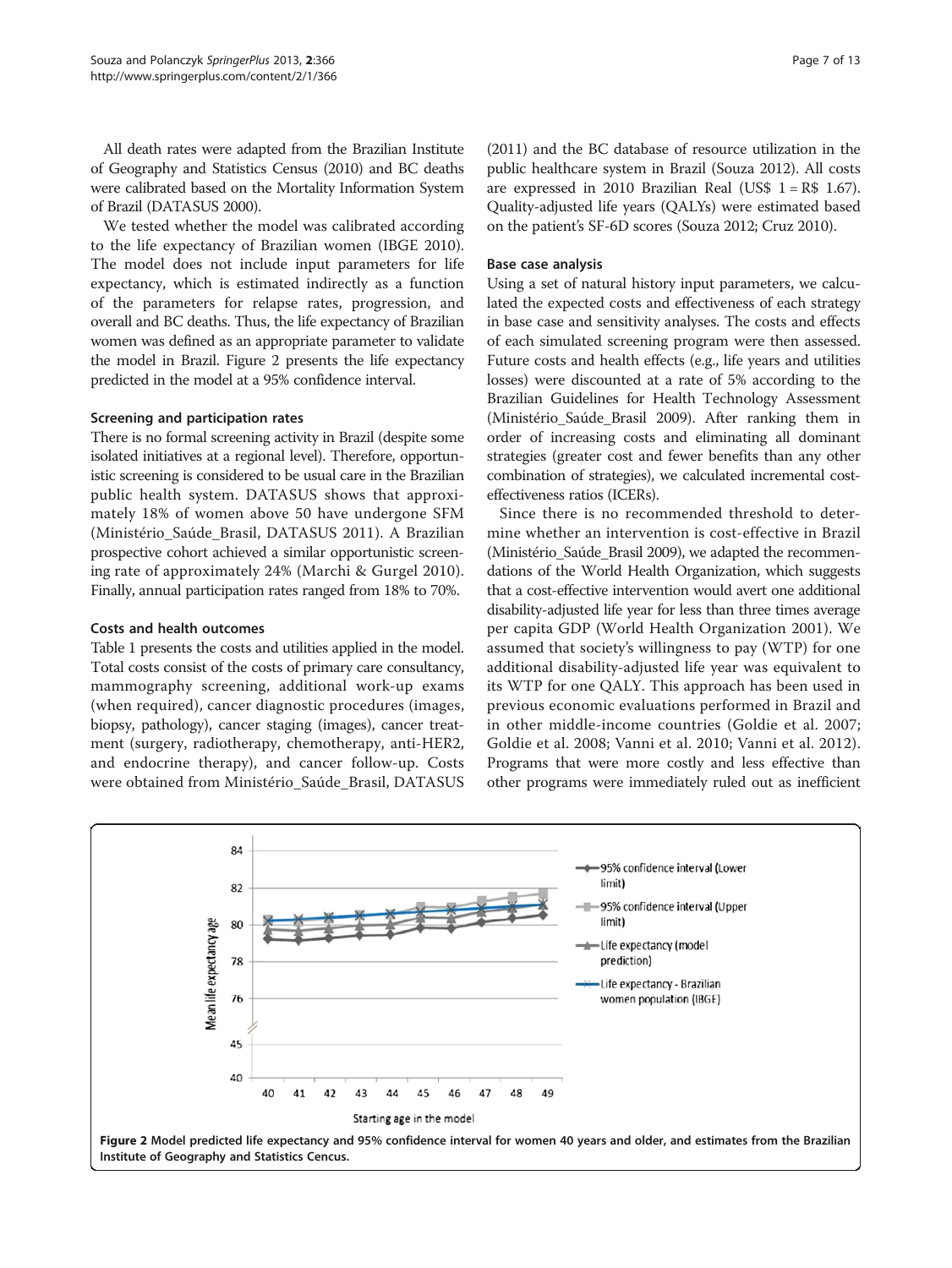(i.e., according to the simple dominance principle). The remaining programs constituted the frontier of efficient screening programs.

#### Sensitivity analysis

To assess uncertainty in the model, one-way, scenario, and probabilistic sensitivity analyses were conducted. In one-way sensitivity analysis, the key parameters were varied using minimum and maximum values, as shown in Table [1.](#page-3-0) A probabilistic sensitivity analysis was also performed to explore joint uncertainty across parameters. By sampling the distribution of the model parameters, we generated 10,000 estimates for the costs and effects of each strategy. These estimates were plotted on a costeffectiveness plane and cost-effectiveness acceptability curves were used to depict the level of uncertainty for the optimal strategy at different WTP thresholds for an additional QALY (Barton et al. [2008](#page-10-0)).

## Results

#### Base case analysis

In the base case analysis, with a simulated cohort starting at 40 years, we found that the mean survival period (adjusted for quality) for usual care was 14,498, at a lifetime cost of R\$ 2,075. All other screening strategies were associated with higher QALYs and additional costs. Table 2 presents the ICER results for the base case analysis. The discounted QALYs for the seven strategies were similar to those found in previous BC screening studies, while the differences between these strategies were small (Tosteson et al. [2008](#page-11-0); Rojnik et al. [2008\)](#page-11-0). However, there were greater differences in terms of expected lifetime costs.

Thus, the costs and effectiveness of the strategies were considered to identify which strategy represented better value for money. Figure [3](#page-8-0) and Table 2 show that usual care (Strategy A) was the cheapest but least effective strategy. Adopting SFM every 2 years (Strategy C) was slightly more costly but also more effective, yielding an ICER of R\$ 1,509 per QALY gained. The next best alternative also adopted SFM, but now annually (Strategy B), which was cost-effective at an additional R\$ 13,131 per QALY

gained. FFDM annual screening (Strategy E) was dominated by Strategy F, which is an age-targeted option, with FFDM used annually until 49 years and SFM annually from 50 to 69 years. For younger women (<50 years), this is the most effective strategy. With an ICER of R\$ 30,520, Strategy F could also be considered to be a cost-effective strategy for an emerging country such as Brazil.

#### Sensitivity analysis

In the one-way sensitivity analysis, the ranking of the seven strategies remained unchanged for most model parameters. The results were most sensitive to changes in the coverage of opportunistic screening under usual care (Strategy A). At a coverage rate of approximately 30%, SFM every 2 years showed cost savings. Although the discount rate and BC incidence seemed to play an important role in determining the magnitude of ICERs, they did not change the order of the strategies that composed the cost-effectiveness frontier.

Figure [4](#page-8-0) presents the range of ICERs according to BC incidence, age distribution, and mammography coverage by Brazilian region (INCA [2010;](#page-11-0) MS [2011\)](#page-11-0). In regions that have a lower BC incidence (e.g., Belem and Cuiaba city), ICERs have a higher probability of not being cost-effective (R\$ 257,889 and R\$ 49,362, respectively). On the contrary, for regions that have a higher BC incidence (e.g., São Paulo and Recife), the ICER is approximately R\$ 21,000. The best scenario was in Porto Alegre, with an ICER of R\$ 15,300.

Figure [5](#page-9-0) reports the results of the probabilistic sensitivity analysis. By adopting the threshold suggested by the Commission for Macroeconomics in Health for costeffectiveness interventions (R\$ 17,869/QALY), and by considering both SFM strategies (annual and every 2 years), we found a high probability that SFM is a cost-effective approach for the Brazilian public health system (approximately 70% of the simulations). Moreover, at a much lower ICER of R\$ 6,000/QALY, SFM every 2 years was costeffective in more than 95% of the simulations.

Nonetheless, it is important to recognize that FFDM is increasingly used by institutions in Brazil. When we consider a cost-effective threshold of three times national GDP (R\$ 53,607/QALY), we found a high probability

|  |  | Table 2 Base-case incremental cost effectiveness results |  |
|--|--|----------------------------------------------------------|--|
|--|--|----------------------------------------------------------|--|

| <b>Strategy</b>                                                     | <b>Discounted costs</b><br>(Brazilian Real) | <b>Discounted</b><br>effect (QALY) | Order of non-dominated<br>strategies | ICER (R\$/QALY) |
|---------------------------------------------------------------------|---------------------------------------------|------------------------------------|--------------------------------------|-----------------|
| Strategy A - Usual care                                             | 2,075                                       | 14,498                             |                                      |                 |
| Strategy B - SFM annual                                             | 2,318                                       | 14,546                             | 3                                    | 13,131          |
| Strategy C - SFM every 2 years                                      | 2,125                                       | 14,532                             |                                      | 1,509           |
| Strategy D - FFDM annual                                            | 2.564                                       | 14,548                             |                                      |                 |
| Strategy E - FFDM every 2 years                                     | 2,259                                       | 14,533                             |                                      |                 |
| Strategy F – FFDM $(<$ 50) and SFM $(50-69)$ annual                 | 2,393                                       | 14.549                             | 4                                    | 30,520          |
| Strategy $F - FFDM$ annual (<50) and SFM<br>$(50-69)$ every 2 years | 2.254                                       | 14,538                             |                                      |                 |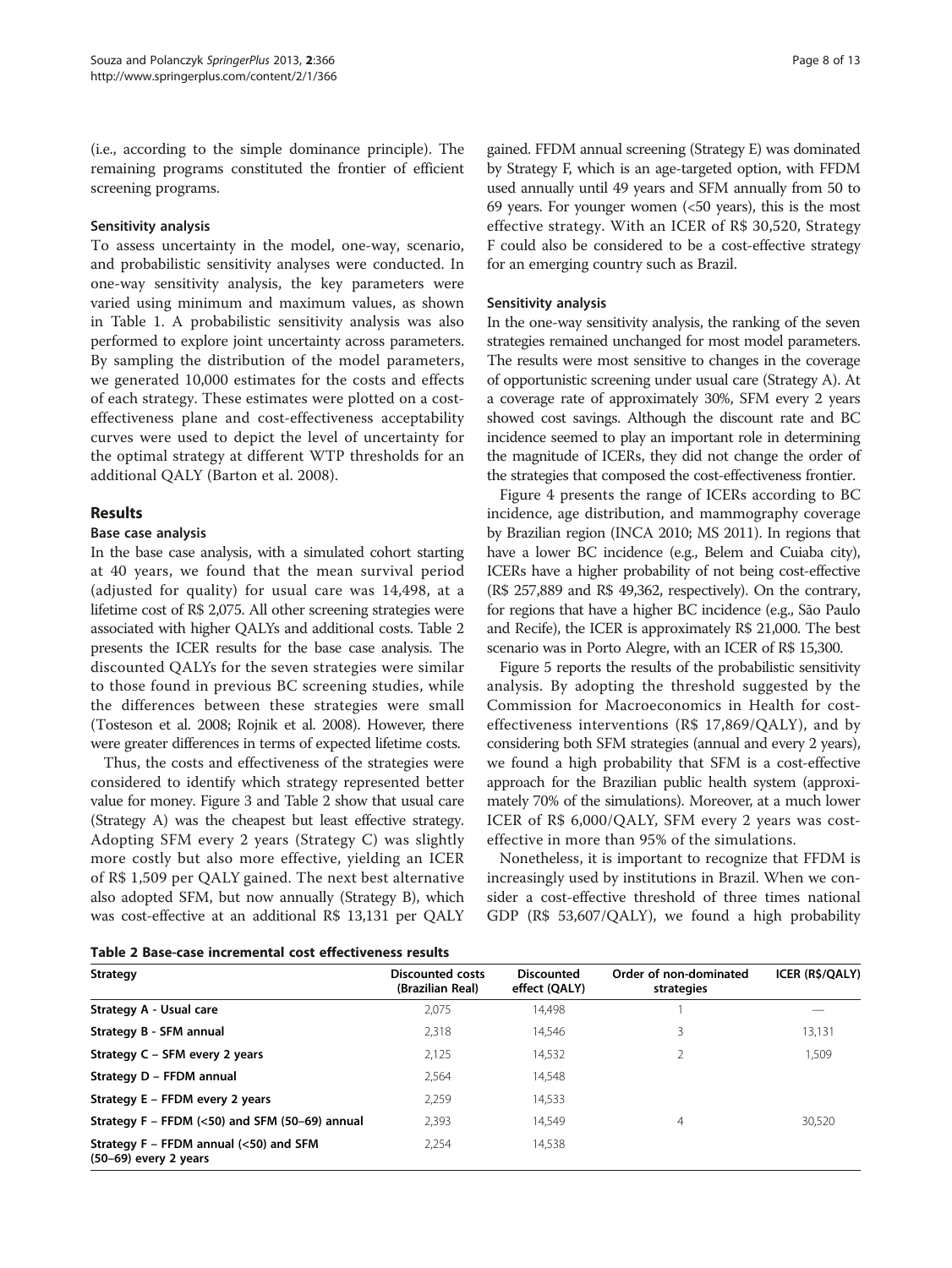<span id="page-8-0"></span>



14,517 galy

14,522 galy

14.527 galy

14.532 galy

14.537 galy

. usual care ASFM every 2 y = FFDM every 2 y x FFDM anual 40-49 followed SFM every 2y +SFM anual + FFDM anual 40-49 followed SFM anual IFFDM anual

14.542 galy

Effectiveness (quality-adjusted life years)

Figure 3 Cost Effectiveness plane (base-case).

2.170,0  $2.120$ 14,512 galy

#### **Discussion**

14,547 galy

14.552 galy

14,557 galy

BC incidence varies considerably throughout the world; indeed, age-standardized incidence is approximately fourfold higher in high-income countries in North America and Western Europe compared with countries that have a lower per capita income (Legorreta et al. [1996](#page-11-0)).

14.567 galy

14.562 galv

14,572 galy

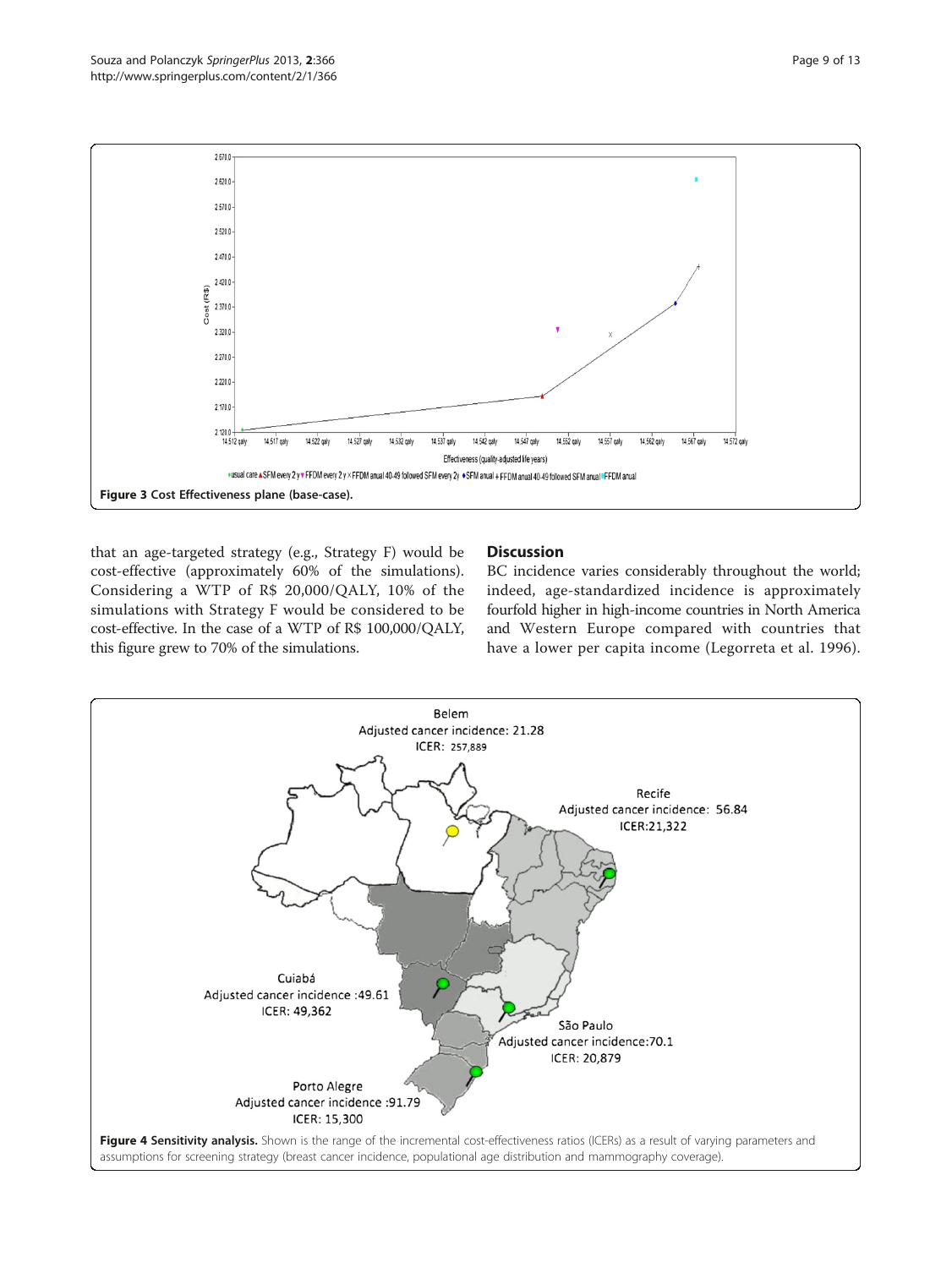<span id="page-9-0"></span>

A strong correlation between the age-standardized incidence of BC and average GDP per capita has been demonstrated (Lilliu et al. [2002\)](#page-11-0). However, in many low- and middle-income countries, incidence is increasing faster than that in developed nations, where incidence is already high (Cody [1996\)](#page-10-0).

In many Western countries, mammography screening has become the standard of care for the early detection of BC. Despite its widespread use, however, mammography is a far from a perfect means of early detection. Several limitations have been recognized, such as in the areas of false positive results, ethnic and biological differences, social and cultural barriers, and the harm-to-benefit ratio (Lu et al. [2012\)](#page-11-0). Some studies have demonstrated that SFM can be cost-effective in Western countries (<US\$ 50,000/QALY) (Tosteson et al. [2008;](#page-11-0) Szeto & Devlin [1996](#page-11-0); Lindfors & Rosenquist [1995](#page-11-0)), whereas its benefit is more questionable in low- and middleincome countries (Rojnik et al. [2008](#page-11-0); Okonkwo et al. [2008](#page-11-0); Jakubowski et al. [1996\)](#page-11-0).

Our Markov model shows that using SFM to screen for BC is a cost-effective strategy for the public health system in Brazil, a middle-income country. Considering the cost-effective threshold given by Brazil's GDP per capita, SFM every 2 years is the strategy that has the best cost-effectiveness profile (ICER below the threshold and high probability of being cost-effective in the probabilistic sensitivity analysis). Gains in QALYs are likely to occur due to the earlier diagnostic stage of BC in women, which compensates for the additional cost of mammography screening, medical consultations, false positive results, the increase in the incidence of DCIS after the screening program has been deployed, and the over diagnosis of cancer cases. This BC treatment strategy allows for a better cure rate and lower expenses and health resource utilization (Legorreta et al. [1996;](#page-11-0) Lilliu et al. [2002;](#page-11-0) Lu et al. [2012](#page-11-0); Butler et al. [1995;](#page-10-0) Hillner [1996;](#page-10-0) Cady [1996](#page-10-0)).

An important strength of our model is the use of the BC database, which reflects the standards of care in disease management. The base case reflects the life expectancy of Brazilian women, and QALYs were estimated from BC patients. QALYs for a healthy state were calculated based on the Brazilian population (Cruz [2010\)](#page-10-0).

According to a recent government estimate, Brazil has enough mammography devices to cover more than 70% of Brazilian women aged above 50 years (MS [2011](#page-11-0)). Further, the country has deployed a program to improve the quality of mammograms in the Brazilian public health system (INCA [2009a\)](#page-10-0). This adequate screening capacity along with a quality program and cost-effective data make the adoption of a national BC screening program feasible and desirable in Brazil. In this study, we demonstrate that a BC film-screening program every 2 years is a cost-effective strategy.

Regarding digital mammography screening strategies, annual screening by FFDM (Strategy E) was dominated by Strategy F (age-targeted screening). As presented in Figure [4](#page-8-0), there was great variability in ICERs across the country, mainly related to local BC incidence. This finding suggests the importance of recognizing that for a large heterogeneous country as Brazil regionalized health policy must be considered by decision makers. For instance, in the north, digital mammography screening should not be recommended due to unfavorable cost-effectiveness. By contrast, in the southeast and south of the country, where BC incidences are higher, a digital age-targeted screening program could be considered to be a good investment in terms of value of money.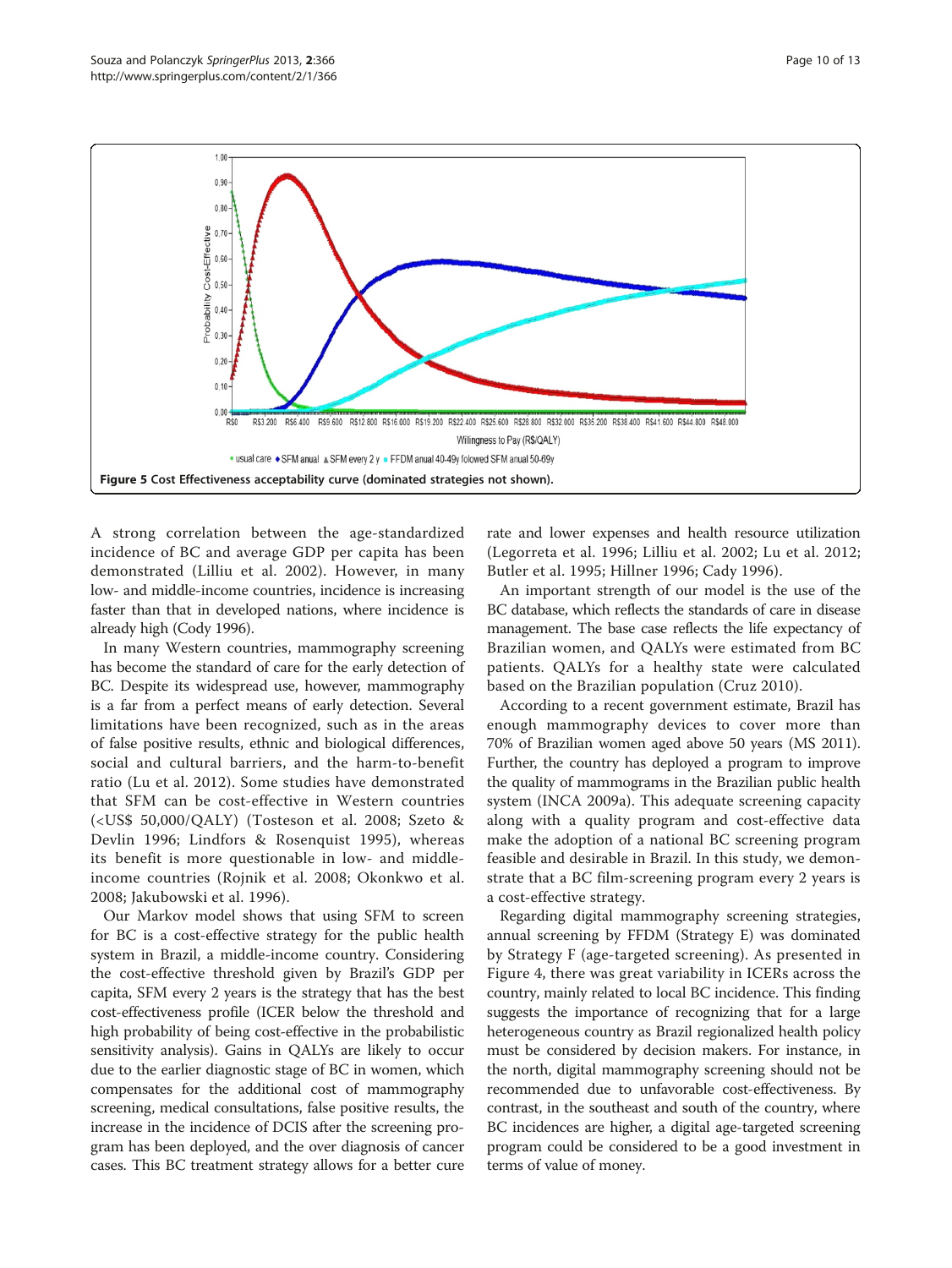<span id="page-10-0"></span>Moreover, if we consider that most mammography machines in public institutions are obsolete (>8 years old), the acquisition of replacement equipment is crucial. Thus, health policies that incentivize the acquisition of digital technology devices must be discussed for those regions with high BC incidence (mainly the southeast, south, and some areas of the northeast). In our view, this implementation should be gradual in order to minimize the budget impact from a short-term perspective, but it would allow the public system to move towards more modern technology. Although the main advantage of FFDM is seen for younger women (<50 years), other potential benefits of digitalization could be anticipated, such as the possibility of teleradiology and the more reliable retrieval of exams for future comparisons.

Our model estimates of incremental QALYs are similar to those reported in previous studies in high-income countries (Tosteson et al. [2008](#page-11-0); Szeto & Devlin [1996;](#page-11-0) Lindfors & Rosenquist [1995\)](#page-11-0), and we draw similar conclusions about the advantages of BC screening in the younger population. To the best of our knowledge, however, this is the first cost-effectiveness analysis that focuses on age-targeted digital mammography screening for women above 40 years in low- and middle-income countries and that presents a feasible strategy for an emerging country. We believe that these results can be adapted to other emerging countries with similar BC incidence rates and public healthcare structures.

In conclusion, SFM every 2 years for all women starting between the ages of 40 and 49 would be a costeffectiveness strategy to be incorporated by the Brazilian public healthcare system. Taking into account regional specificities, age-targeted digital screening is one option to improve the outcomes of BC patients in an emerging country.

#### Competing interests

The authors declare that they have no competing interests.

#### Authors' contributions

Conception and design: FHS and CAP. Collection and assembly data: FHS. Data analysis and interpretation: FHS and CAP. Manuscript writing: FHS and CAP. Both authors read and approved the final manuscript.

#### Acknowledgment

The study was supported by a grant from the MCT/CNPq/MS-SCTIE-DECIT. The authors thank our supporter's institutions.

#### Author details

<sup>1</sup>Institute for Health Technology Assessment (IATS), Porto Alegre, RS, Brazil. <sup>2</sup>Graduate Studies Program in Epidemiology, School of Medicine, Federal University of Rio Grande do Sul, Porto Alegre, RS, Brazil. <sup>3</sup>Radiology and Oncology Department of the State of São Paulo Cancer Institute, University of São Paulo, Medical School, São Paulo, SP, Brazil.

#### Received: 18 July 2013 Accepted: 18 July 2013 Published: 31 July 2013

#### References

- Barton GR, Briggs AH, Fenwick EA (2008) Optimal cost-effectiveness decisions: the role of the cost-effectiveness acceptability curve (CEAC), the cost-effectiveness acceptability frontier (CEAF), and the expected value of perfection information (EVPI). Value in Health 11(5):886–897
- Baxter NN, Virnig BA, Durham SB, Tuttle TM (2004) Trends in the treatment of ductal carcinoma in situ of the breast. J Natl Cancer Inst 96(6):443–448
- Berry DA, Cronin KA, Plevritis SK, Fryback DG, Clarke L, Zelen M, et al. (2005) Effect of screening and adjuvant therapy on mortality from breast cancer. N Engl J Med 353(17):1784–1792
- Bluekens AM, Karssemeijer N, Beijerinck D, Deurenberg JJ, van Engen RE, Broeders MJ, et al. (2010) Consequences of digital mammography in population-based breast cancer screening: initial changes and long-term impact on referral rates. Eur Radiol 20(9):2067–2073
- Bray F, Jemal A, Grey N, Ferlay J, Forman D (2012) Global cancer transitions according to the human development index (2008–2030): a population-based study. Lancet Oncol 13(8):790–801
- Buist DS, Porter PL, Lehman C, Taplin SH, White E (2004) Factors contributing to mammography failure in women aged 40–49 years. J Natl Cancer Inst 96 (19):1432–1440
- Butler JR, Furnival CM, Hart RF (1995) Estimating treatment cost functions for progressive diseases: a multiproduct approach with an application to breast cancer. J Health Econ 14(3):361–385
- Cady B (1996) Cost-effective preoperative evaluation, operative treatment, and postoperative follow-up in the breast cancer patient. Surg Clin North Am 76(1):25–34

- Cruz LN (2010) Medidas de Qualidade de Vida e Utilidade em uma Amostra da População de Porto Alegre. Thesis (PhD in Epidemiology) Federal University of Rio Grande do Sul (. UFRGS), Porto Alegre, Brazil
- DATASUS (2000) Sistema de Informação sobre Mortalidade (SIM) 1996–2000. Ministério da Saúde, Brazil
- de Oliveira B, Lombardo V, Gotlieb SLD, de Souza JMP (2009) Sobrevida de Pacientes com Câncer no Estado de São Paulo: Seis Anos de Seguimento pelo Registro Hospitalar de Câncer, F.O.d.S.P. FOSP, Secretária de Estada da Saúde de São Paulo, São Paulo, Brazil
- Dowsett M, Cuzick J, Ingle J, Coates A, Forbes J, Bliss J, et al. (2010) Meta-analysis of breast cancer outcomes in adjuvant trials of aromatase inhibitors versus tamoxifen. J Clin Oncol 28(3):509–518
- Edge SB, Byrd DR, Compton CC (2010) AJCC (American joint committee on cancer) cancer staging manual, 7th edition. Springer-Verlag, New York
- Ernster VL, Barclay J, Kerlikowske K, Wilkie H, Ballard-Barbash R (2000) Mortality among women with ductal carcinoma in situ of the breast in the population-based surveillance, epidemiology and end results program. Arch Intern Med 160(7):953–958
- Goldie SJ, Kim JJ, Kobus K, Goldhaber-Fiebert JD, Salomon J, O'Shea MK, et al. (2007) Cost-effectiveness of HPV 16, 18 vaccinations in Brazil. Vaccine 25(33):6257–6270
- Goldie SJ, Diaz M, Kim SY, Levin CE, Van Minh H, Kim JJ (2008) Mathematical models of cervical cancer prevention in the Asia Pacific region. Vaccine 26 (Suppl 12):M17–M29
- Hassett MJ, O'Malley AJ, Pakes JR, Newhouse JP, Earle CC (2006) Frequency and cost of chemotherapy-related serious adverse effects in a population sample of women with breast cancer. J Natl Cancer Inst 98(16):1108–1117
- Hillner BE (1996) Economic and cost-effectiveness issues in breast cancer treatment. Semin Oncol 23(1 Suppl 2):98–104
- Hirsch A, Kachnic LA, Sabel MS, In: UpToDate (2011a) Management of locoregional recurrence of breast cancer after breast conserving therapy. Gralow, JR (Ed), UpToDate, Waltham, MA
- Hirsch A, Kachnic LA, Sabel MS, Hayes D, In: UpToDate (2011b) Management of locoregional recurrence of breast cancer after mastectomy. Gralow, JR (Ed), UpToDate, Waltham, MA
- Hortobagyi GN (1998) Treatment of breast cancer. N Engl J Med 339(14):974–984 IBGE (2010) XII Censo Demográfico. IBGE, Editor, Brazil
- INCA (2007) Mamografia: da prática ao controle. Recomendações para profissionais de saúde. Ministério da Saúde, Rio de Janeiro, Brazil
- INCA (2008) Estimativa da incidência de Câncer para 2008 no Brasil e nas cinco Regiões. [http://www.inca.gov.br/conteudo\\_view.asp?id=1793.](http://www.inca.gov.br/conteudo_view.asp?id=1793) Jul 24, 2013
- INCA (2009a) Publisher name. Programa de Qualidade em Mamografia PQM, Ministério da Saúde do Brasil. [http://www.inca.gov.br/releases/](http://www.inca.gov.br/releases/press_release_view.asp?ID=2032) [press\\_release\\_view.asp?ID=2032](http://www.inca.gov.br/releases/press_release_view.asp?ID=2032)

Cody B (1996) An ethnohistory of a granny midwife. J Transcultural Nurs 8(1):13–18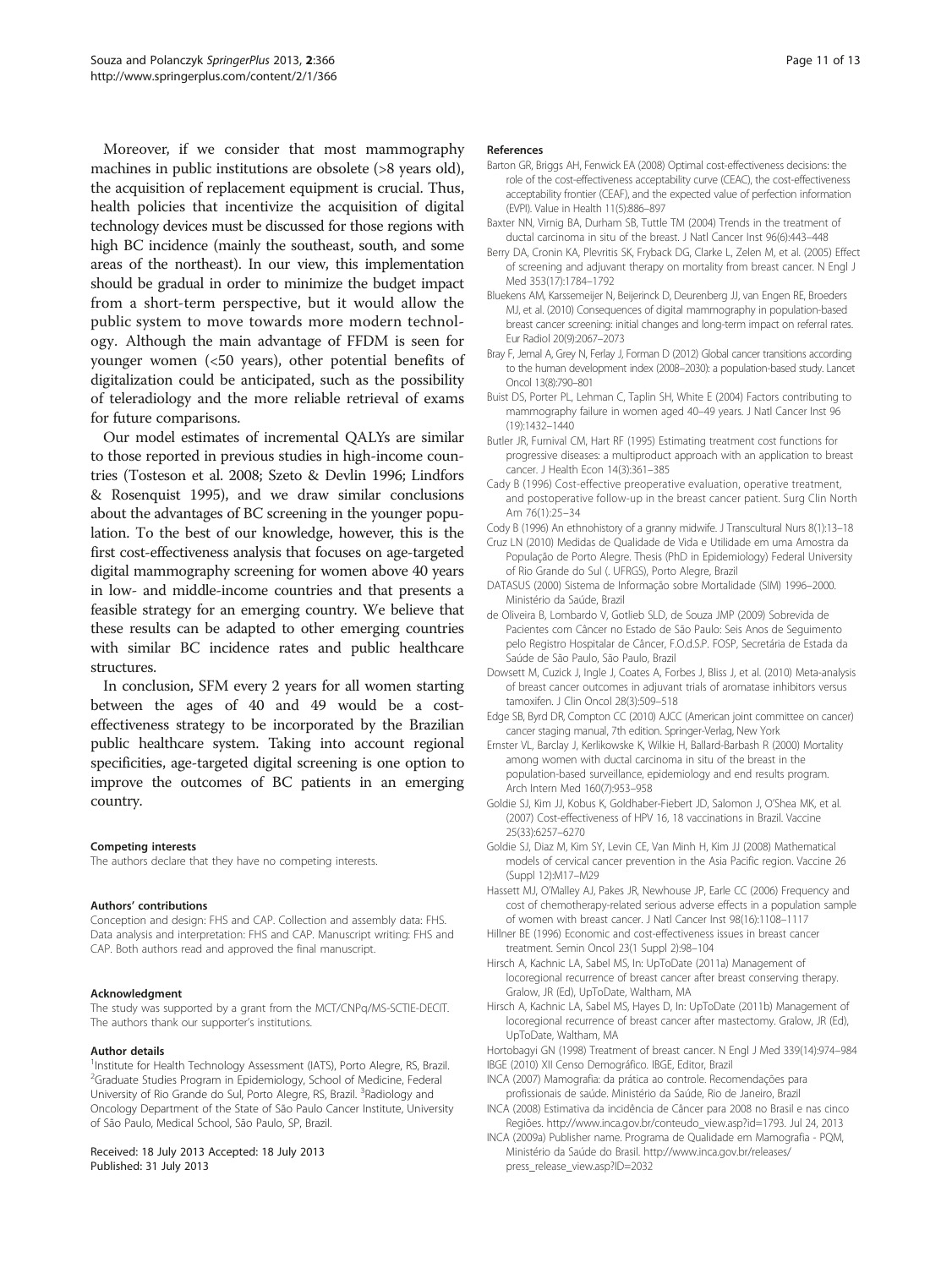- <span id="page-11-0"></span>INCA (2009b) Ministério da Saúde do Brasil. O Câncer de Mama no Brasil - Situação Epidemiológica e rastreamento, in Encontro interncional sobre rastreamento de câncer de mama, Rio de Janeiro, Brazil
- INCA (2010) Câncer no Brasil. Dados dos Registros de Base Populacional, C.d.P.e. Vigilância, Editor 2010, Ministério da Saúde, Rio de Janeiro, Brazil. Câncer no Brasil: Dados dos Registros de Base Populacional
- INCA (2011) Panorama da Assistência Oncológica no Sistema Único de Saúde a partir das Informações do Integrador RHC, D.d.I.e.A.d. Situação. Coordenação Geral de Ações Estratégicas, Rio de Janeiro, Brazil
- Jakubowski AA, et al. (1996) Phase I study of continuous-infusion recombinant macrophage colony-stimulating factor in patients with metastatic melanoma. Clin Can Res 2(2):295–302
- Jemal A, Siegel R, Ward E, Hao Y, Xu J, Murray T, et al. (2008) Cancer statistics, 2008. CA Cancer J Clin 58(2):71–96
- Jemal A, Bray F, Center MM, Ferlay J, Ward E, Forman D (2011) Global cancer statistics. CA Cancer J Clin 61(2):69–90
- Kennecke H, Yerushalmi R, Woods R, Cheang MC, Voduc D, Speers CH, et al. (2010) Metastatic behavior of breast cancer subtypes. J Clin Oncol 28(20):3271–3277
- Kerlikowske K (2010) Epidemiology of ductal carcinoma in situ. J Natl Cancer Inst Monogr 41:139–141
- Kerlikowske K, Hubbard RA, Miglioretti DL, Geller BM, Yankaskas BC, Lehman CD, et al. (2011) Comparative effectiveness of digital versus film-screen mammography in community practice in the United States: a cohort study. Ann Intern Med 155(8):493–502
- Legorreta AP, Brooks RJ, Leibowitz AN, Solin LJ (1996) Cost of breast cancer treatment. A 4-year longitudinal study. Arch Intern Med 156(19):2197–2201
- Lilliu H, Stevens D, Brun C, Morel J, Pen CL, Bonastre J, et al. (2002) Cost of treatment and follow up of breast cancer: a retrospective assessment in a comprehensive cancer centre. Bulletin du Cancer 89(6):635–642
- Lindfors KK, Rosenquist CJ (1995) The cost-effectiveness of mammographic screening strategies. JAMA 274(11):881–884
- Lu W, Greuter MJ, Schaapveld M, Vermeulen KM, Wiggers T, de Bock GH (2012) Safety and cost-effectiveness of shortening hospital follow-up after breast cancer treatment. Brit J Surg 99(9):1227–1233
- Mandelblatt JS, Cronin KA, Bailey S, Berry DA, de Konnig HJ, Draisma G, et al. (2009) Effects of mammography screening under different screening schedules: model estimates of potential benefits and harms. Ann Intern Med 151(10):738–747
- Marchi AA, Gurgel MS (2010) Adherence to the opportunistic mammography screening in public and private health systems. Rev Bras Ginecol Obstet 32(4):191–197
- Martins E, Freitas R, Jr, Curado MP (2009) Temporal evolution of breast cancer stages in a population-based cancer registry in the Brazilian central region. Rev Bras Ginecol Obstet 315(5):5
- Mauri D, Pavlidis N, Polyzos NP, Ioannidis JP (2006) Survival with aromatase inhibitors and inactivators versus standard hormonal therapy in advanced breast cancer: meta-analysis. J Natl Cancer Inst 98(18):1285–1291
- Meijnen P, Oldenburg HS, Peterse JL, Bartelink H, Rutgers EJ (2008) Clinical outcome after selective treatment of patients diagnosed with ductal carcinoma in situ of the breast. Ann Surg Oncol 15(1):235–243
- Meropol NJ, Schrag D, Smith TJ, Mulvey TM, Langdon RM, Jr, Blum D, et al. (2009) American society of clinical oncology guidance statement: the cost of cancer care. J Clin Oncol 27(23):3868–3874
- Ministério\_Saúde\_Brasil (2009) Diretrizes Metodológicas Estudos de Avaliação Ecônomica de Tecnologias em Saúde, T.e.I.E. Secretária de Ciência. Ministério da Saúde, Brazil
- Ministério\_Saúde\_Brasil, DATASUS (2011). [http://www2.datasus.gov.br/DATASUS/](http://www2.datasus.gov.br/DATASUS/index.php) [index.php](http://www2.datasus.gov.br/DATASUS/index.php)
- Mook S, Van't Veer LJ, Rutgers EJ, Ravdin PM, van de Velde AO, van Leeuwen FE, et al. (2011) Independent prognostic value of screen detection in invasive breast cancer. J Natl Cancer Inst 103(7):585–597
- Moss SM, Cuckle H, Evans A, Johns L, Waller M, Bobrow L (2006) Effect of mammographic screening from age 40 years on breast cancer mortality at 10 years' follow-up: a randomised controlled trial. Lancet 368(9552):2053–2060
- Mouridsen H, Gershanovich M, Sun Y, Perez-Carrion R, Boni C, Monnier A, et al. (2001) Superior efficacy of letrozole versus tamoxifen as first-line therapy for postmenopausal women with advanced breast cancer: results of a phase III study of the International Letrozole Breast Cancer Group. J Clin Oncol 19 (10):2596–2606
- Mouridsen H, Gershanovich M, Sun Y, Perez-Carrion R, Boni C, Monnier A, et al. (2003) Phase III study of letrozole versus tamoxifen as first-line therapy of

advanced breast cancer in postmenopausal women: analysis of survival and update of efficacy from the International Letrozole Breast Cancer Group. J Clin Oncol 21(11):2101–2109

- MS B (2011) Avaliação do funcionamento dos mamográfos no âmbito do Sistema Único de Saúde - Grupo Nacional Força Tarefa, D.N.d.A.d. SUS, Editor, Brasilia, DF, Brasil
- Nelson HD, Tyne K, Naik A, Bougatsos C, Chan BK, Humphrey L (2009) Screening for breast cancer: an update for the U.S. Preventive Services Task Force. Ann Intern Med 151(10):727–737. W237–242
- Okonkwo QL, Drasma G, der Kinderen A, Brown ML, de Koning HJ (2008) Breast cancer screening policies in developing countries: a cost-effectiveness analysis for India. J Natl Cancer Inst 100(18):1290–1300
- Perez EA, Romond EH, Suman VJ, Jeong JH, Davidson NE, Geyer CE, Jr, et al. (2011) Four-year follow-up of trastuzumab plus adjuvant chemotherapy for operable human epidermal growth factor receptor 2-positive breast cancer: joint analysis of data from NCCTG N9831 and NSABP B-31. J Clin Oncol 29(25):3366–3373
- Peto R, Davies C, Godwin J, Gray R, Pan HC, Clarke M, et al. (2012) Comparisons between different polychemotherapy regimens for early breast cancer: meta-analyses of long-term outcome among 100,000 women in 123 randomised trials. Lancet 379(9814):432–444
- Pisano ED, Hendrick RE, Yaffe MJ, Baum JK, Acharyya S, Cormack JB, et al. (2008) Diagnostic accuracy of digital versus film mammography: exploratory analysis of selected population subgroups in DMIST. Radiology 246(2):376–383
- Rojnik K, Naversnik K, Mateovic-Rojnik T, Primiczakelj M (2008) Probabilistic cost-effectiveness modeling of different breast cancer screening policies in Slovenia. Value Health 11(2):139–148
- Schopper D, de Wolf C (2009) How effective are breast cancer screening programmes by mammography? Review of the current evidence. Eur J Cancer 45(11):1916–1923
- Skaane P, Hofvind S, Skjennald A (2007) Randomized trial of screen-film versus full-field digital mammography with soft-copy reading in population-based screening program: follow-up and final results of Oslo II study. Radiology 244(3):708–717
- Slamon DJ, Leyland-Jones B, Shak S, Fuchs H, Paton V, Bajamonde A, et al. (2001) Use of chemotherapy plus a monoclonal antibody against HER2 for metastatic breast cancer that overexpresses HER2. N Engl J Med 344 (11):783–792
- Smith RA, Duffy S (2011) Over diagnosis in breast cancer screening: methodological considerations of current estimates. Supplement to Cancer Research 71(24):658
- Souza FH (2012) Mamografia Digital em Comparação com Mamografia Convencional no Rastreamento do Câncer de Mama no Brasil: Revisão Sistemática, Custo da Doença e Análise de Custo-Efetividade no Sistema Único de Saúde. Thesis (PhD in Epidemiology), Federal University of Rio Grande do Sul (UFRGS), Porto Alegre, Brazil
- Souza FH, Wendland EM, Rosa MI, Polanczyk (2013) Full-field digital mammography is not more accurate than screen-film mammography in population screening: a systematic review and meta-analysis. Breast 22(3):217–224
- Szeto KL, Devlin NJ (1996) The cost-effectiveness of mammography screening: evidence from a microsimulation model for New Zealand. Health Policy 38(2):101–115
- Tabar L, Dean PB (2008) Thirty years of experience with mammography screening: a new approach to the diagnosis and treatment of breast cancer. Breast Cancer Res 10(Suppl 4):S3
- Tice JA, Feldman MD (2008) Full-field digital mammography compared with screen-film mammography in the detection of breast cancer: rays of light through DMIST or more fog? Breast Cancer Res Treat 107(2):157–165
- Tosteson AN, Stout NK, Fryback DG, Acharyya S, Herman BA, Hannah LG, et al. (2008) Cost-effectiveness of digital mammography breast cancer screening. Ann Intern Med 148(1):1–10
- US Preventive Services Task Force (2009) Screening for breast cancer: U.S. Preventive services task force recommendation statement. Ann Intern Med 151(10):716–726. W–236
- van Oortmarssen GJ, Habbema JD, van der Maas PJ, de Koning HJ, Collete HJ, Verbeek AJ, et al. (1990) A model for breast cancer screening. Cancer 66 (7):1601–1612
- Vanni T, Legood R, White RG (2010) Calibration of disease simulation model using an engineering approach. Value in Health 13(1):157